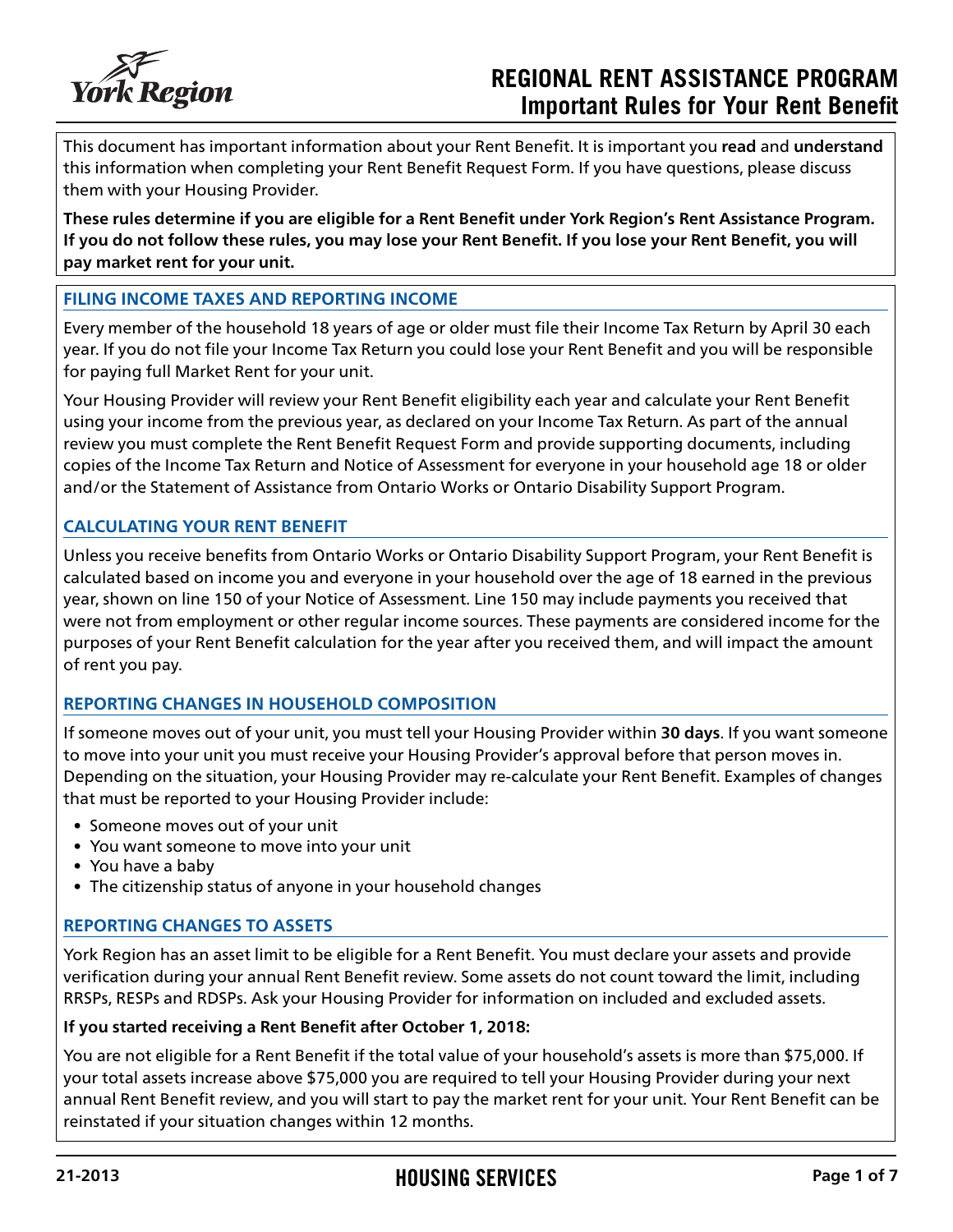

# **REGIONAL RENT ASSISTANCE PROGRAM Important Rules for Your Rent Benefit**

### **If you started receiving a Rent Benefit before October 1, 2018:**

You are not eligible for a Rent Benefit if the total value of your household's assets is more than \$150,000. If your total assets increase above \$150,000 you are required to tell your Housing Provider during your next annual Rent Benefit review, and you will start to pay market rent for your unit.

#### **BEING AWAY FROM YOUR UNIT**

If you and all the people in your unit leave for 90 days in a row, you may lose your Rent Benefit. If you think you need to be away for more than 90 days you should talk to your Housing Provider about options before you leave.

#### **OWNING RESIDENTIAL PROPERTY**

You cannot own a residential property (on your own or as a partial owner) while receiving a Rent Benefit. Some examples of residential property are:

- A home
- A condo or home you rent out
- A winterized cottage

If you own residential property, you must sell your property within 6 months after you start receiving a Rent Benefit. If extenuating circumstances have prevented you from selling your property, you may ask your Housing Provider for an extension.

### **HAVING MORE BEDROOMS THAN YOU NEED**

The Region has rules that say how many bedrooms you are eligible for based on the number of people that live in your unit. If you have more bedrooms than you need, you are overhoused. If you are overhoused, you have to transfer to a smaller unit within your housing community.

Your Housing Provider will send you a Notice of Decision letting you know you are overhoused. You will be added to their internal transfer list for the right sized unit. Your Housing Provider will offer you the right sized unit when one is vacant. If you refuse to move to the right sized unit, you will lose your Rent Benefit and will be required to pay Market Rent for your unit.

#### **REQUESTING A DECISION REVIEW**

Your Housing Provider makes decisions that affect your Rent Benefit. These decisions include:

- If you are eligible for a Rent Benefit
- The amount of your Rent Benefit
- What unit size you are eligible to live in

If you disagree with your Housing Provider's decision you can ask the Region to review the decision. You can ask for a review by submitting a Request for Review Form to your Housing Provider within 15 days of the date on your Notice of Decision letter. Your request must explain why you think the decision should be changed. Make sure you attach any documents or other information that supports your request.

#### **FOR MORE INFORMATION**

If you would like more information please look at the Region's website at york.ca/housing or contact your Housing Provider.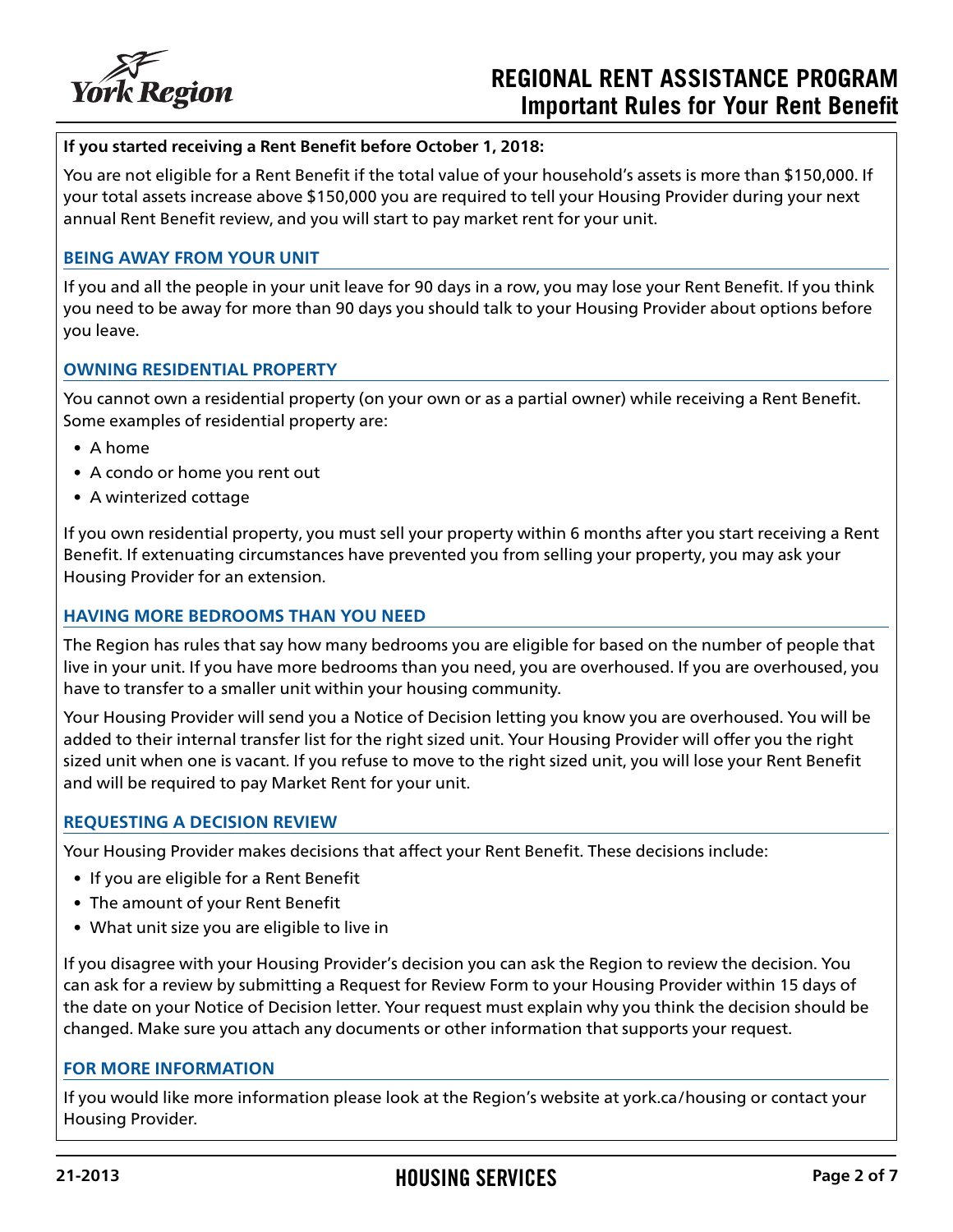

# **INSTRUCTIONS**

This form is used to determine your eligibility for a Rent Benefit. You must complete this form:

- $\checkmark$  When offered a Rent Benefit by a Housing Provider
- $\checkmark$  Once a year at the time of your Rent Benefit renewal
- $\checkmark$  At any time there are changes to the number of people living with you
- **Step 1:** Complete this form in full. Do not skip any sections.
- **Step 2:** Ensure that all household members provide copies of their birth certificate, permanent residency documents or refugee claim documents if not already on file
- **Step 3:** Ensure that all household members **who are 18 years of age or older:**
	- $\checkmark$  Provide copies of their most recent Income Tax Return and Notice of Assessment
	- $\checkmark$  Provide copies of all required asset verification documents
	- $\checkmark$  Sign this form

| Housing provider name                                                                         |  |  |  |
|-----------------------------------------------------------------------------------------------|--|--|--|
| <b>SECTION 1 - HOUSEHOLD INFORMATION</b>                                                      |  |  |  |
| Name of primary household member (first name, last name)                                      |  |  |  |
| Number of bedrooms in your unit $\bigcirc$ Bachelor<br>$\bigcirc$ One<br>Two<br>Four<br>Three |  |  |  |
| Street address<br>Street number I                                                             |  |  |  |
| Apartment number<br>Postal code<br>City/Town                                                  |  |  |  |
| Primary Phone number<br>Email                                                                 |  |  |  |

### **WHO LIVES IN THE UNIT** List all persons living in the unit (including yourself)

| Name of household member<br>(first name, last name) | Relationship to you | Sex<br>(M/F) | Date of birth<br>(mm/dd/yy) |
|-----------------------------------------------------|---------------------|--------------|-----------------------------|
|                                                     | Self                |              |                             |
|                                                     |                     |              |                             |
|                                                     |                     |              |                             |
|                                                     |                     |              |                             |
|                                                     |                     |              |                             |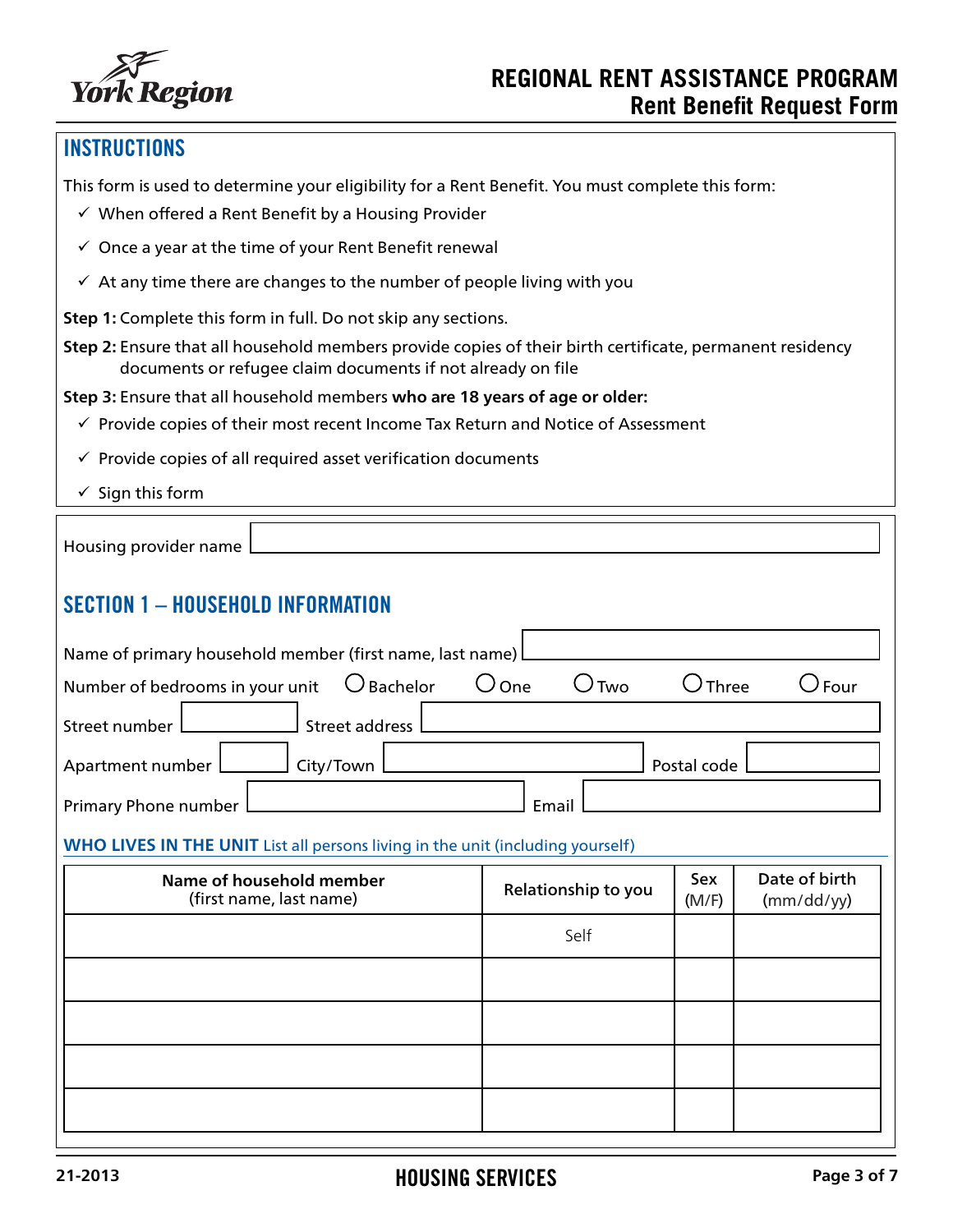

| <b>CHANGES IN HOUSEHOLD</b>                                                                                                                                                                                              |                                                                                                                                                                                           |                                  |                                                                           |                                                                            |                                             |
|--------------------------------------------------------------------------------------------------------------------------------------------------------------------------------------------------------------------------|-------------------------------------------------------------------------------------------------------------------------------------------------------------------------------------------|----------------------------------|---------------------------------------------------------------------------|----------------------------------------------------------------------------|---------------------------------------------|
| Has anyone moved in or moved out of your unit in the last year?                                                                                                                                                          |                                                                                                                                                                                           |                                  | $\bigcup$ Yes                                                             | <b>No</b>                                                                  |                                             |
| $\bigcup$ Move in<br>$\bigcup$ Move out<br>If yes, did the person                                                                                                                                                        |                                                                                                                                                                                           |                                  |                                                                           |                                                                            |                                             |
| Name of person (first name, last name)                                                                                                                                                                                   |                                                                                                                                                                                           |                                  |                                                                           |                                                                            |                                             |
| Date person moved (mm/dd/yyyy)                                                                                                                                                                                           |                                                                                                                                                                                           |                                  |                                                                           |                                                                            |                                             |
|                                                                                                                                                                                                                          | I have provided a copy of the birth certificate, permanent residency documents or refugee claim forms<br>for everyone who lives with me, if not already on file with my Housing Provider. |                                  |                                                                           |                                                                            |                                             |
| <b>ALTERNATE CONTACT INFORMATION</b>                                                                                                                                                                                     |                                                                                                                                                                                           |                                  |                                                                           |                                                                            |                                             |
| Please provide an alternate contact we can talk to about your Rent Benefit:                                                                                                                                              |                                                                                                                                                                                           |                                  |                                                                           |                                                                            |                                             |
| Who is your alternate contact?                                                                                                                                                                                           |                                                                                                                                                                                           |                                  |                                                                           |                                                                            |                                             |
| Your relationship to this person                                                                                                                                                                                         |                                                                                                                                                                                           |                                  |                                                                           |                                                                            |                                             |
| Contact's phone number                                                                                                                                                                                                   |                                                                                                                                                                                           | Email                            |                                                                           |                                                                            |                                             |
| <b>SECTION 2 - INCOME INFORMATION</b>                                                                                                                                                                                    |                                                                                                                                                                                           |                                  |                                                                           |                                                                            |                                             |
| • You are required to list the total income for everyone age 18 and older as reported on Line 150 of the                                                                                                                 |                                                                                                                                                                                           |                                  |                                                                           |                                                                            |                                             |
| Notice of Assessment.                                                                                                                                                                                                    |                                                                                                                                                                                           |                                  |                                                                           |                                                                            |                                             |
| • You must attach a copy of the Notice of Assessment and T1 - Summary or T1 - General for every adult<br>who lives in the apartment.                                                                                     |                                                                                                                                                                                           |                                  |                                                                           |                                                                            |                                             |
| • If an Adult Child (age 19 to 24) is a full-time student, their income is excluded from the Rent Benefit<br>calculation. Please enter the name of the school attended and provide verification of full-time enrollment. |                                                                                                                                                                                           |                                  |                                                                           |                                                                            |                                             |
| Name of household member<br>(first name, last name)                                                                                                                                                                      | <b>School Attended,</b><br>if applicable                                                                                                                                                  | Ontario<br><b>Works</b><br>(Y/N) | <b>Ontario</b><br><b>Disability</b><br><b>Support</b><br>Program<br>(Y/N) | <b>Income Reported</b><br>on Line 150<br>of Notice of<br><b>Assessment</b> | <b>Verification</b><br>document<br>attached |
| John Smith                                                                                                                                                                                                               | N/A                                                                                                                                                                                       | Y                                | N                                                                         | \$28,000                                                                   |                                             |
| <b>Mary Smith</b>                                                                                                                                                                                                        | N/A                                                                                                                                                                                       | N                                | Y                                                                         | \$14,000                                                                   |                                             |
| Jeff Smith                                                                                                                                                                                                               | University of<br>Toronto                                                                                                                                                                  | Y                                | $\mathsf{N}$                                                              | \$6,000                                                                    |                                             |
|                                                                                                                                                                                                                          |                                                                                                                                                                                           |                                  |                                                                           |                                                                            |                                             |
|                                                                                                                                                                                                                          |                                                                                                                                                                                           |                                  |                                                                           |                                                                            |                                             |
|                                                                                                                                                                                                                          |                                                                                                                                                                                           |                                  |                                                                           |                                                                            |                                             |
|                                                                                                                                                                                                                          |                                                                                                                                                                                           |                                  |                                                                           |                                                                            |                                             |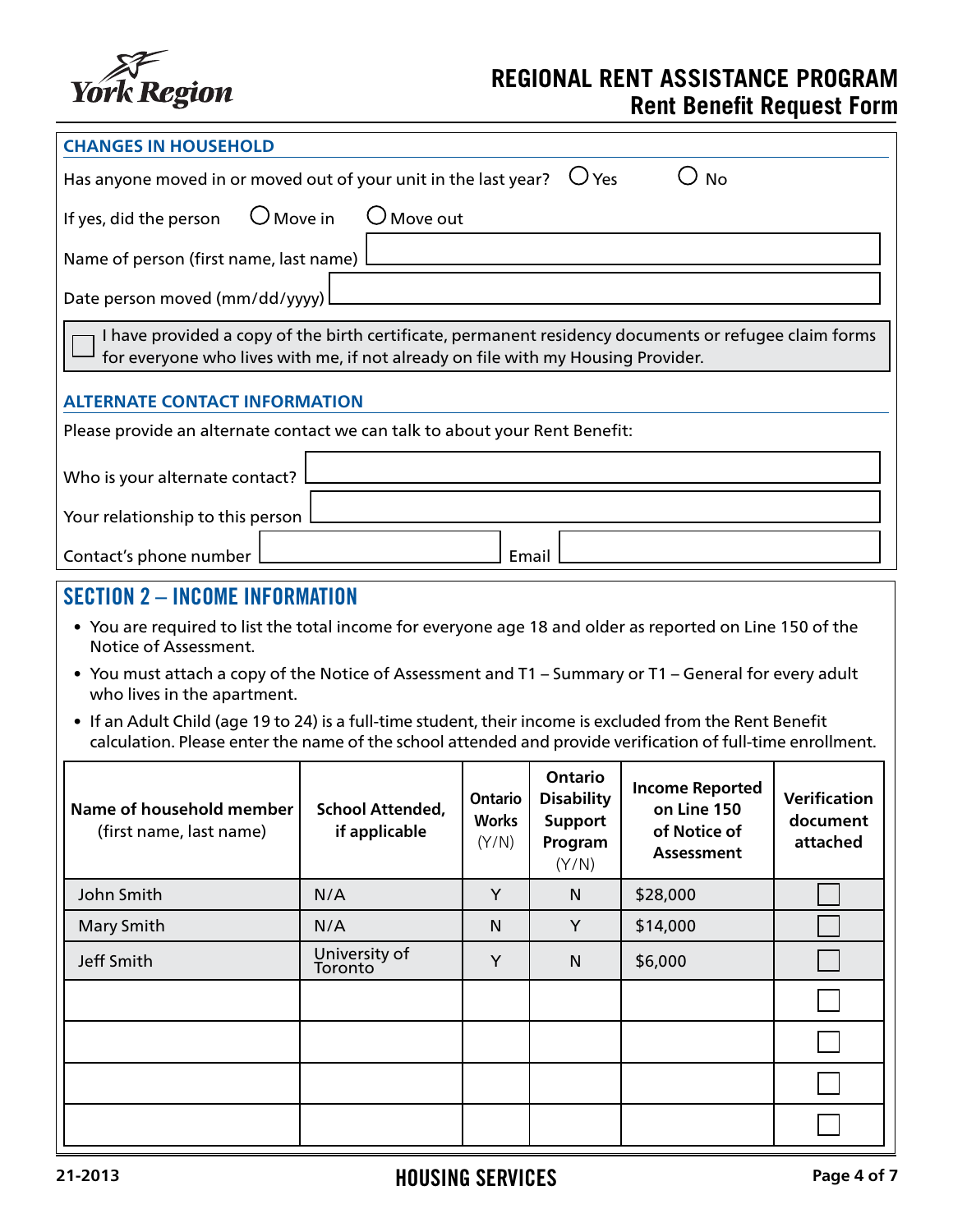

| If you have listed ODSP or OW as a source of income in the table above, please fill out the section below and<br>attach a copy of your Statement of Assistance.                                                                                                    |                                                                                                                                                      |                                                     |  |            |                                             |
|--------------------------------------------------------------------------------------------------------------------------------------------------------------------------------------------------------------------------------------------------------------------|------------------------------------------------------------------------------------------------------------------------------------------------------|-----------------------------------------------------|--|------------|---------------------------------------------|
| Under ODSP<br>Under OW<br>Number of household members covered:                                                                                                                                                                                                     |                                                                                                                                                      |                                                     |  |            |                                             |
| Name of household members covered under OW/ODSP benefits:                                                                                                                                                                                                          |                                                                                                                                                      |                                                     |  |            |                                             |
|                                                                                                                                                                                                                                                                    |                                                                                                                                                      |                                                     |  |            |                                             |
|                                                                                                                                                                                                                                                                    |                                                                                                                                                      |                                                     |  |            |                                             |
|                                                                                                                                                                                                                                                                    | If you have a custody arrangement, have there been<br>changes to this arrangement since your last Rent Benefit review? $~\bigcirc$ Yes $\bigcirc$ No |                                                     |  |            |                                             |
| If Yes, please provide a copy of your most current custody arrangement.                                                                                                                                                                                            |                                                                                                                                                      |                                                     |  |            |                                             |
| <b>SECTION 3 - ASSET INFORMATION</b>                                                                                                                                                                                                                               |                                                                                                                                                      |                                                     |  |            |                                             |
| You are required to list all assets owned by you and all people over the age of 16 who live with you. You must also<br>include any assets you own with someone else. Assets include any savings, investments or property that you own,<br>in or outside of Canada. |                                                                                                                                                      |                                                     |  |            |                                             |
| You must declare a value of each asset and attach a verification document.<br>Please read Appendix A - Income and Asset Information when completing the following table.                                                                                           |                                                                                                                                                      |                                                     |  |            |                                             |
| Name of household member<br>(first name, last name)                                                                                                                                                                                                                | <b>Asset/Investment type</b><br>(See Appendix A for<br>more examples.)                                                                               | <b>Name of Financial</b><br><b>Institution/Bank</b> |  | Value (\$) | <b>Verification</b><br>document<br>attached |
|                                                                                                                                                                                                                                                                    |                                                                                                                                                      |                                                     |  | \$         |                                             |
|                                                                                                                                                                                                                                                                    |                                                                                                                                                      |                                                     |  | \$         |                                             |
|                                                                                                                                                                                                                                                                    |                                                                                                                                                      |                                                     |  | \$         |                                             |
|                                                                                                                                                                                                                                                                    |                                                                                                                                                      |                                                     |  | \$         |                                             |
| I have attached income and asset verification documents for everyone 18 years of age and older                                                                                                                                                                     |                                                                                                                                                      |                                                     |  |            |                                             |
| Are there any assets that you or a member of your household<br>$\bigcirc$ Yes<br>O no<br>owned that you have gotten rid of in the last three years?                                                                                                                |                                                                                                                                                      |                                                     |  |            |                                             |
| If yes, what assets do you no longer own, what is their value and why do you no longer own them?                                                                                                                                                                   |                                                                                                                                                      |                                                     |  |            |                                             |
|                                                                                                                                                                                                                                                                    |                                                                                                                                                      |                                                     |  |            |                                             |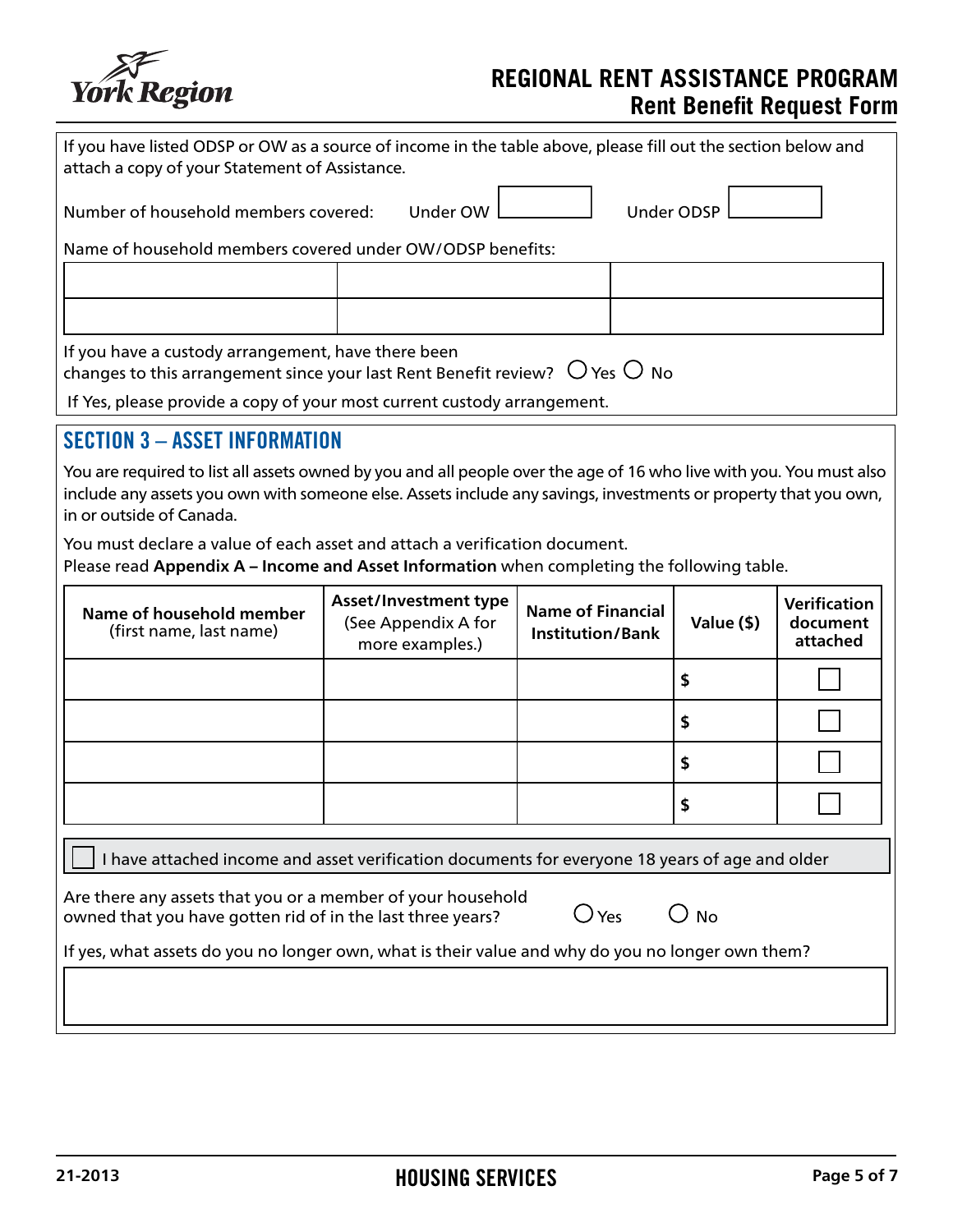

## SECTION 4 – NOTICE WITH RESPECT TO THE COLLECTION OF PERSONAL INFORMATION

Personal information contained on this form is collected by The Regional Municipality of York under the legal authority of the Municipal Act, 2001, for the purposes of determining eligibility for the Regional Rent Assistance Program and evaluating program participation, administration and performance outcomes. Personal information will be retained, used, disclosed and disposed of in accordance with the Municipal Freedom of Information and Protection of Privacy Act, R.S.O. 1990, c.M.56, and all applicable federal and provincial legislation and regulations governing the collection, retention, use, disclosure and disposal of information.

For more information about the collection of personal information, contact:

The Regional Municipality of York 17150 Yonge Street, 5th Floor Newmarket, Ontario L3Y 8V3 1-877-464-9675, ext. 72062 Program Manager, Housing Programs

## SECTION 5 – DECLARATION

Please read the following carefully before signing:

- A. I have been provided a copy of and understand the rules of the Regional Rent Assistance Program.
- B. I acknowledge that the terms and conditions of the Program may change from time to time and I agree to comply with the amended terms of the Program upon receiving them in writing.
- C. I know that the information I have provided on this form will be used by York Region to determine if I am eligible to receive a Rent Benefit.
- D. I confirm that all of the information on this form is true and that I/we have not left any important information out.
- E. I understand, and agree, that if York Region determines that the information on this form is not true York Region can stop my Rent Benefit and can make me pay York Region back.
- F. The Region will from time to time, audit files to check the accuracy of the information included in this form

### **Signatures of household members 18 years of age or over:**

| Household member (last, first name) | Signature | Date (mm/dd/yyyy) |
|-------------------------------------|-----------|-------------------|
|                                     |           |                   |
|                                     |           |                   |
|                                     |           |                   |
|                                     |           |                   |
|                                     |           |                   |
|                                     |           |                   |
|                                     |           |                   |